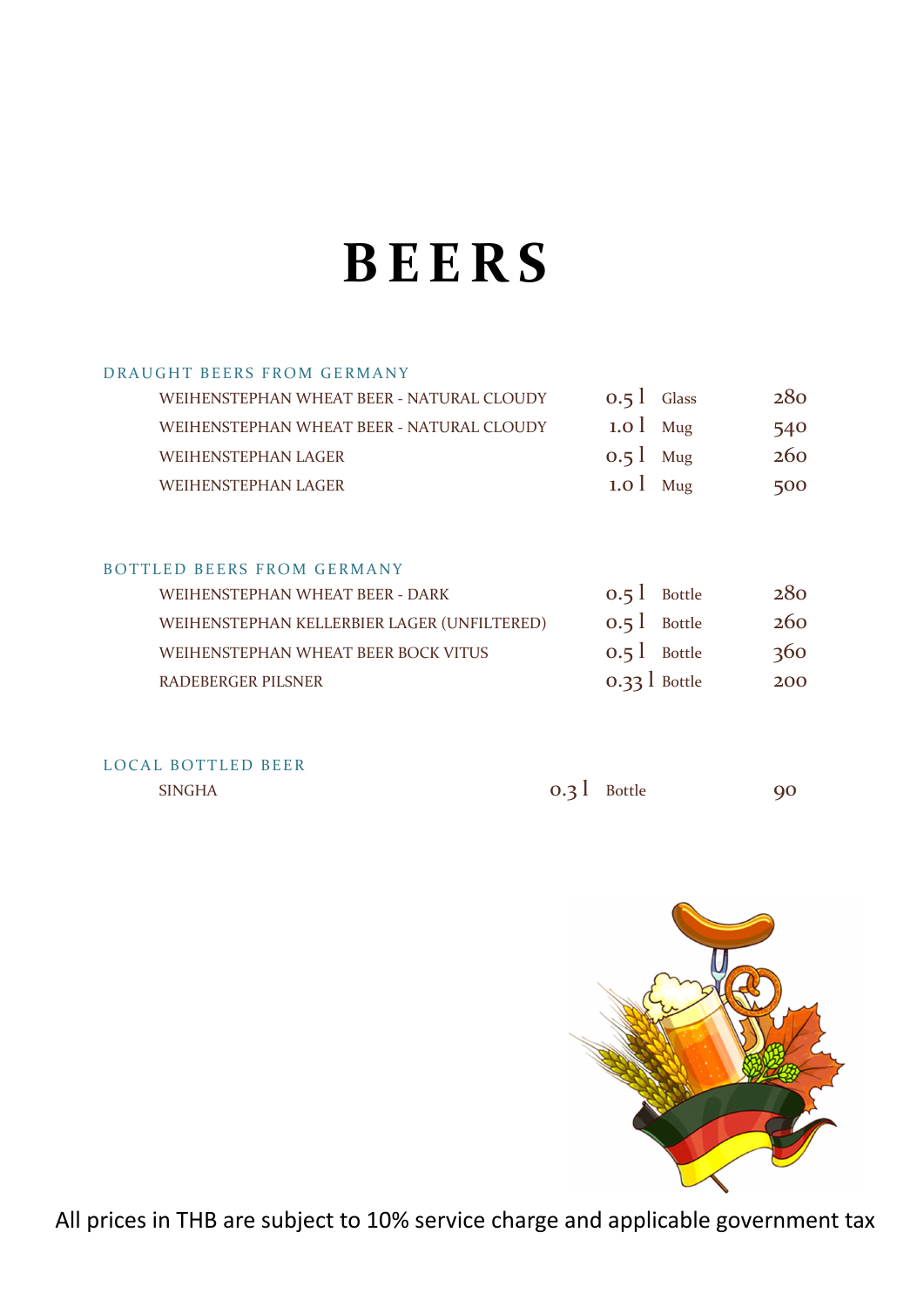# **WINE**

|                 | <b>WHITE WINE</b>                                      |                     |
|-----------------|--------------------------------------------------------|---------------------|
|                 | NAVARRO CORREAS 2018 LOS ARBOLES CHARDONNAY WHITE      |                     |
|                 | GLASS 220                                              | <b>BOTTLE 1,050</b> |
|                 |                                                        |                     |
|                 | RIESLING CLASSIC, KNÖLL & VOGEL, DRY, PFALZ, GERMANY   |                     |
|                 | GLASS 250                                              | <b>BOTTLE 1,200</b> |
|                 |                                                        |                     |
|                 | ST. URBANSHOF 2017 URBAN RIESLING WHITE                | <b>BOTTLE 1,250</b> |
|                 | LEITZ RIESLING TROKEN DRY, 2016, GERMANY               | <b>BOTTLE 1,300</b> |
|                 | KNIPSER 2017 SAUVIGNON BLANC WHITE                     | <b>BOTTLE 1,750</b> |
|                 | KELLER 2016 VON DER FELS RIESLING WHITE                | BOTTLE 2,900        |
|                 |                                                        |                     |
|                 | ROSÉ WINE                                              |                     |
|                 | ELIXIR COTES DE PROVENCE, 2017, FRANCE                 | <b>BOTTLE 1,400</b> |
|                 |                                                        |                     |
| <b>RED WINE</b> |                                                        |                     |
|                 | NAVARRO CORREAS 2018 LOS ARBOLES MALBEC RED            |                     |
|                 | <b>GLASS 220</b>                                       | <b>BOTTLE 1,050</b> |
|                 |                                                        |                     |
|                 | DORNFELDER CLASSIC, KNÖLL & VOGEL, DRY, PFALZ, GERMANY |                     |
|                 | GLASS 250                                              | <b>BOTTLE 1,200</b> |
|                 |                                                        |                     |
|                 | FRIEDRICH BECKER 2013 CUVEE GUILLAUME RED              | <b>BOTTLE 1,300</b> |
|                 | SANTA DUC 2015 LES VIEILLES RED                        | <b>BOTTLE 1,350</b> |
|                 | LES P'TITS GARS ORGANIC AND BIODYNAMIC 2018, FRANCE    | <b>BOTTLE 1,350</b> |
|                 | LES DOUYES CAIRANNE-PHONE VALLEY 2015, FRANCE          | BOTTLE $2,485$      |
|                 |                                                        |                     |
|                 |                                                        | E                   |

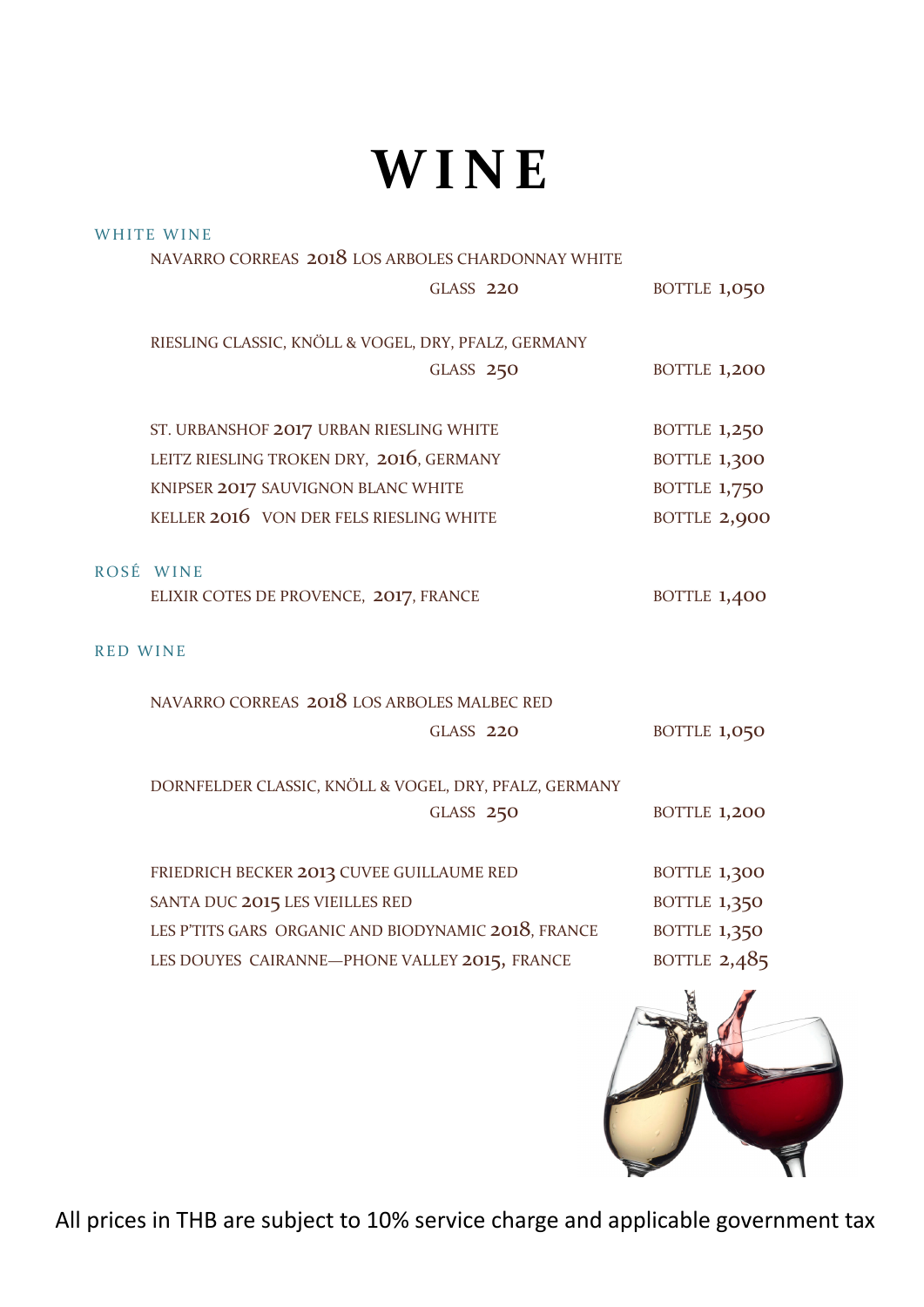# **WINE**

#### SPARKLING

| NUA PROSECCO EXTRA DRY, ITALY              | <b>BOTTLE 1,200</b> |
|--------------------------------------------|---------------------|
| CAVICCHIOLI U&FIGLI PROSECCO               | <b>BOTTLE 1,250</b> |
| SCHLUMBERGER GOLD, AUSTRIA                 | <b>BOTTLE 1,400</b> |
| ROSÉ SCHLUMBERGER, AUSTRIA                 | <b>BOTTLE 1,400</b> |
| <b>CUVEE DEOR</b>                          | <b>BOTTLE 1,400</b> |
| ROSÉ SCHLUMBERGER, AUSTRIA                 | <b>BOTTLE 1,400</b> |
| SCHLUMBERGER MIRABELLE BRUT SPARKING WINE  | BOTTLE 2,800        |
| CORPS ET ESPRIT CHAMPAGNE, BLANC DE BLANCS | <b>BOTTLE 3,000</b> |

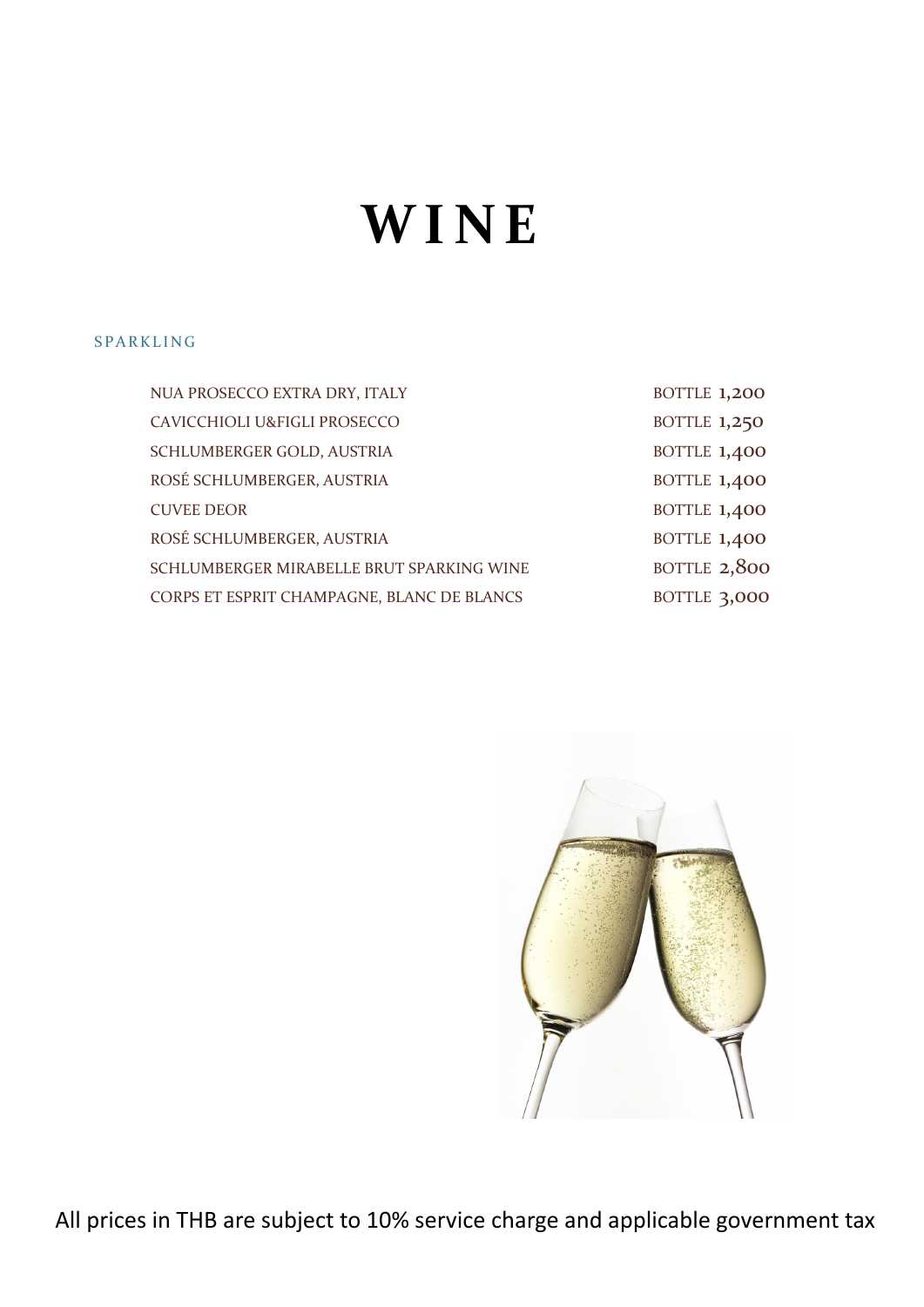## **VODKA & WHISKYS**

| <b>Bombay Gin</b>  | 3 <sup>c</sup> | 200 |
|--------------------|----------------|-----|
| Absolut Vodka      | $\Omega$       | 200 |
| Grey Goose Vodka   | $\Omega$       | 240 |
| Jack Daniels       | zcl            | 240 |
| Red Label          | zcl            | 200 |
| <b>Black Label</b> | zcl            | 240 |
| Jim Beam           | $\Omega$       | 240 |

### **COCKTAILS**

| Margarita              | 280 |
|------------------------|-----|
| Passion Fruits Mojoto  | 280 |
| Mojito                 | 280 |
| Passion Fruit Mojoto   | 280 |
| Pomegranate Mojoto     | 280 |
| Screwdriver            | 260 |
| <b>Tequila Sunrise</b> | 260 |
| Mai Tai                | 260 |
| Campari Spritz         | 260 |
| <b>Aperol Spritz</b>   | 260 |
| <b>Whisky Sour</b>     | 260 |
| Pina Colada            | 260 |

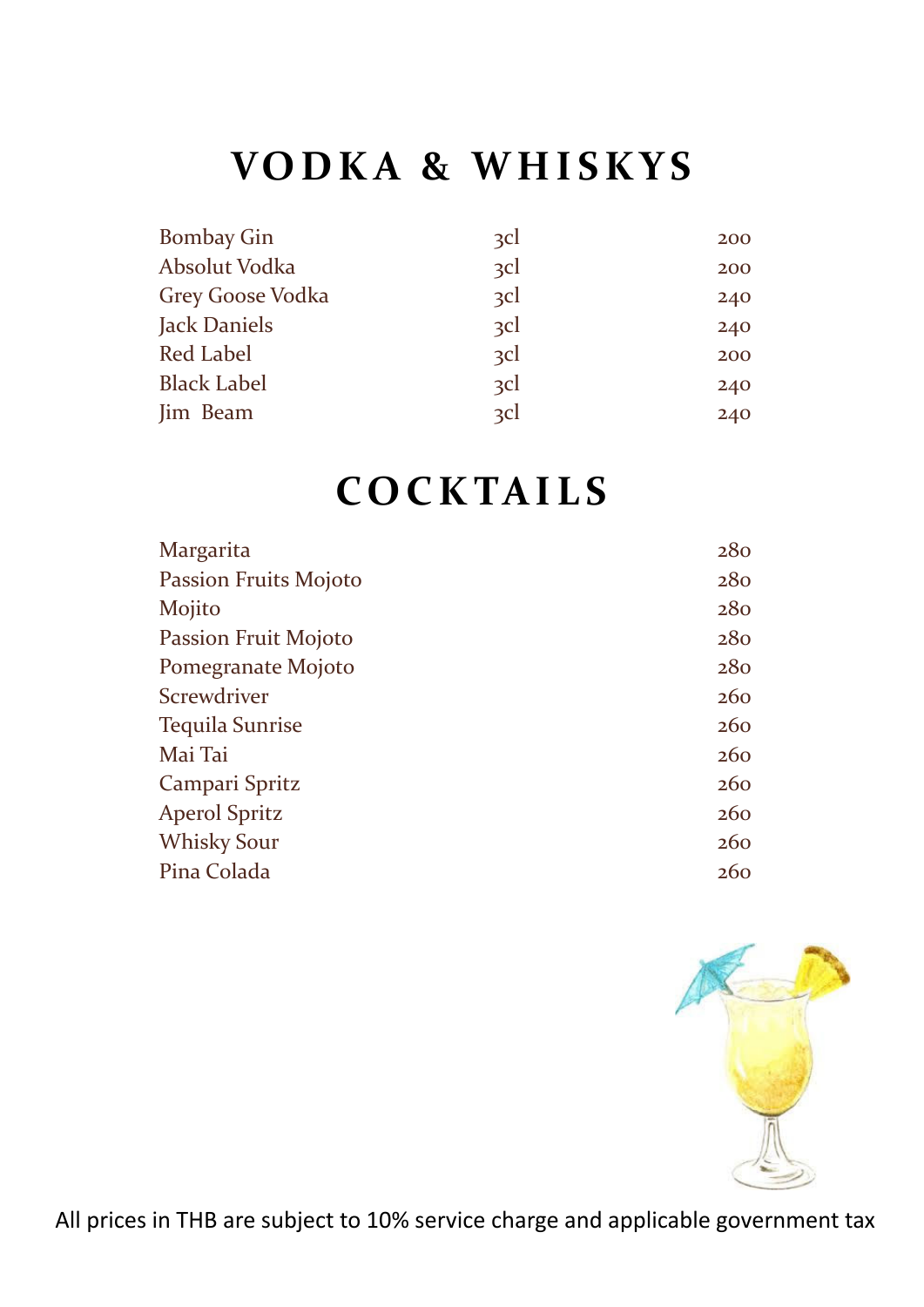## **SCHNAPPS & LIQUEURS**

#### **LIQUEURS**

| <b>AMARETTO</b>                 | 3CL | 180 |
|---------------------------------|-----|-----|
| EGGNOG (EGG CREAM LIQUEUR)      | 3CL | 180 |
| <b>SOUR CHERRY</b>              | 3CL | 180 |
| <b>APPLE CORN</b>               | 3CL | 180 |
| HAZELNUT LIQUOR                 | 3CL | 240 |
| <b>APERITIFS</b>                |     |     |
| CAMPARI                         | 3CL | 200 |
| <b>APEROL</b>                   | 3CL | 200 |
| <b>DIGESTIF</b>                 |     |     |
| <b>JÄGERMEISTER</b>             | 3CL | 180 |
| UNDERBERG                       | 3CL | 180 |
| KÜMMERLING                      | 3CL | 180 |
| <b>KIRSCHWASSER</b>             | 3CL | 180 |
| <b>ENZIAN</b>                   | 3CL | 180 |
| HIMBEERGEIST                    | 3CL | 180 |
| ZWETSCHGEN                      | 3CL | 180 |
| <b>WILLIAMS PEAR</b>            | 3CL | 180 |
| OBSTWASSER                      | 3CL | 180 |
| <b>KORNBRAND</b>                | 3CL | 180 |
| MARILLEN/APRICOT EDELBRAND      | 3CL | 230 |
| <b>GRAPPA DI VINACCE BIANCA</b> | 3CL | 180 |
| <b>BLUTWURZ</b>                 | 3CL | 200 |
| BÄRWURZ                         | 3CL | 200 |
| HAZELNUT SPIRIT                 | 3CL | 240 |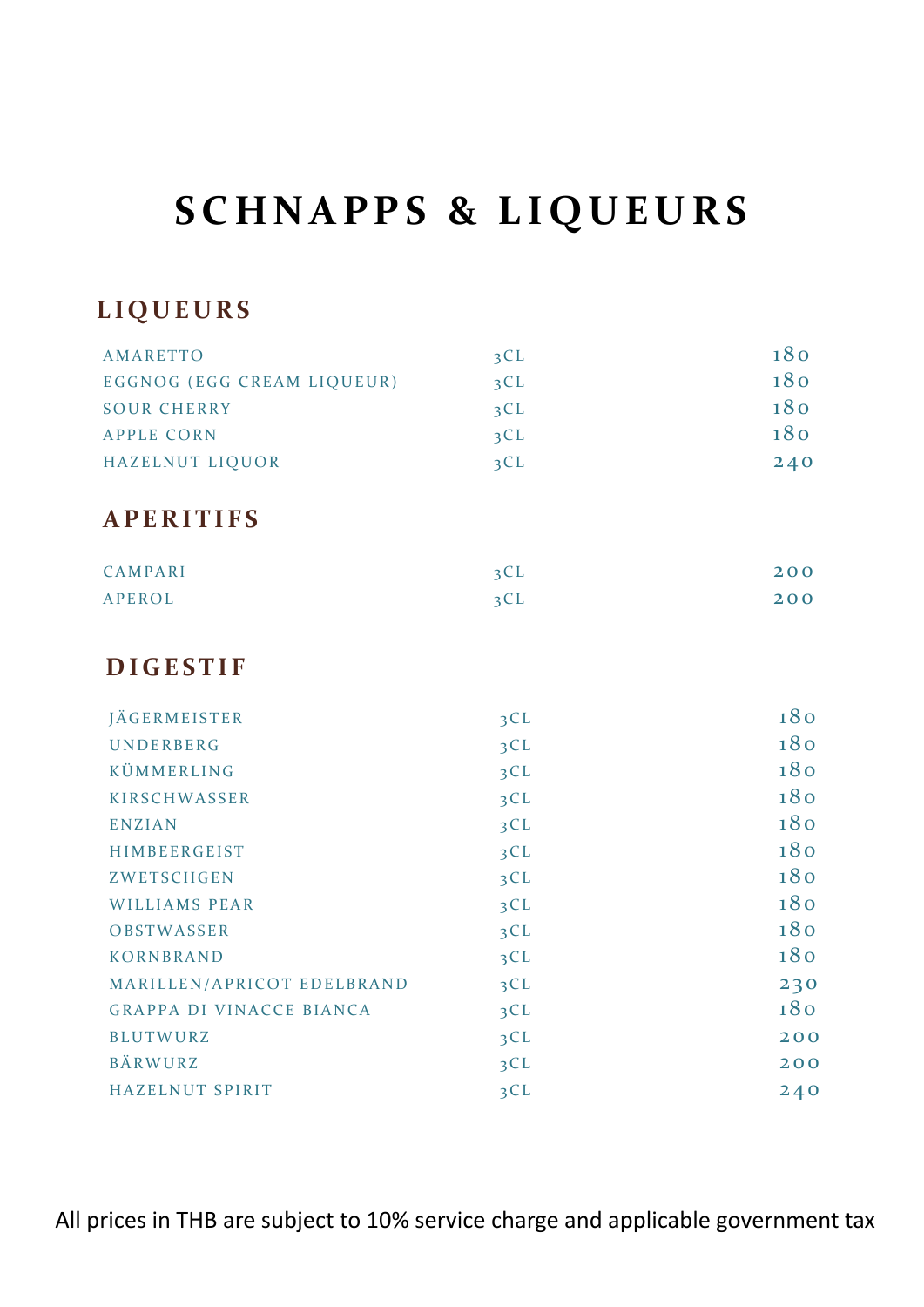## **SOFT DRINKS**

| COKE / DIET/ COKE ZERO         | 330ML | 100 |
|--------------------------------|-------|-----|
| <b>FANTA</b>                   | 330ML | 100 |
| <b>SPRITE</b>                  | 330ML | 100 |
| <b>STILL WATER</b>             | 600ML | 50  |
| <b>SODA WATER</b>              | 400ML | 60  |
| BADOIT SPARKLING MINERAL WATER | 225ML | 120 |
| BADOIT SPARKLING MINERAL WATER | 750ML | 360 |
| EVIAN MINERAL WATER            | 750ML | 280 |
| <b>GINGER ALE</b>              | 330ML | 120 |
| <b>TONIC WATER</b>             | 330ML | 100 |
| <b>LIPTON ICE TEA</b>          | 245ML | 100 |
| <b>RED BULL</b>                | 250ML | 120 |
| <b>ICED CHOCOLATE</b>          | 300ML | 120 |

### **JUICES**

| ORANGE       | 300ML | <b>110</b> |
|--------------|-------|------------|
| PINEAPPLE    | 300ML | <b>110</b> |
| <b>APPLE</b> | 300ML | <b>110</b> |
| LIME         | 300ML | 120        |
| <b>LEMON</b> | 300ML | 120        |
| <b>GUAVE</b> | 300ML | <b>110</b> |
| PASSIONFRUIT | 300ML | 150        |
| MANGO        | 300ML | 120        |